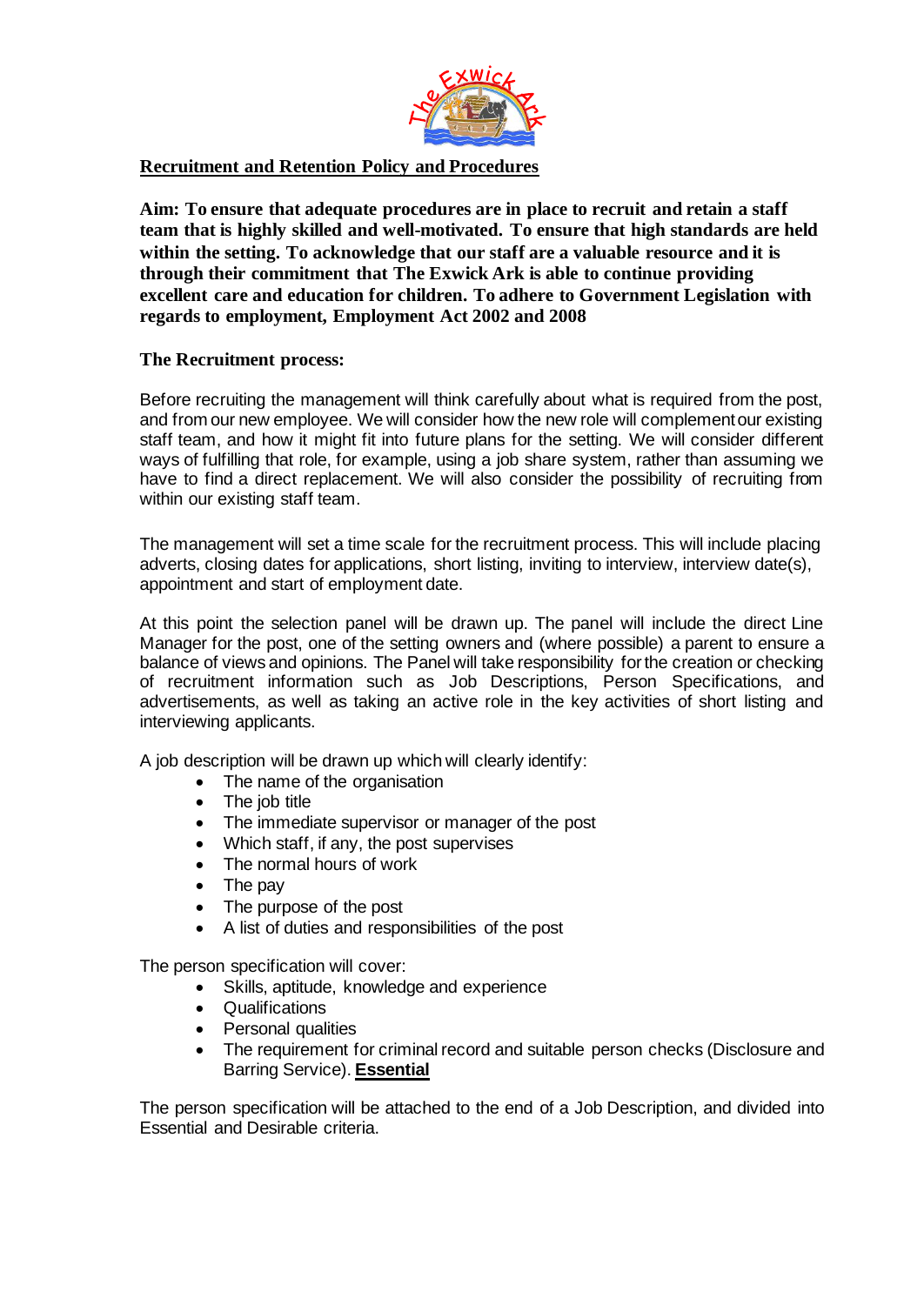

An advert will be drawn up to include;

- An outline of what the job involves
- Our aim
- Essential elements of the person specification
- Some indication of desirable attributes
- The job location
- Hours, pay and other benefits
- Contract length (where appropriate)
- The fact the applicant must be sympathetic to the Christian ethos of the setting
- How to apply

The job will be advertised widely in the local community including school/ nursery newsletters, on the local DISC website and Devon job vacancies, on **www.exwickark.org.uk** and through the job centre.

All applicants will receive an application pack.

All applicants will be given:

- the Job Description
- the Person Specification
- A prospectus giving information about our nursery
- Indication of the timing/ length of the recruitment process and start date
- an application form
- details of who applications should be sent to

## Application form

• All applicants will fill in a standard application form which includes giving two referees.

## Short listing

- Selection for interview will be based on those who best fit the Person Specification. A grid will be filled in giving each applicant a score as part of the short listing process.
- 2 references for all candidates selected for interview will be requested.

# Interviews

- Those selected for interview will be interviewed with the same process as others applying for that post.
- Applicants will be given scores by members of the interview panel on an interview grid.
- The interview process will include a practical demonstration of skills.
- A set of key questions will be used to find out:

How well does the candidate fit the person specification? Can the candidate do the work as it's described in the job description? Are there any unexplained gaps in the candidate's work history? Reasons for leaving previous employment.

## Verbal offer of employment

Once the interviews have concluded, the Panel will make its decision about to whom the job should be offered. Once agreed, a verbal offer of employment will be extended to the chosen applicant, which is subject to satisfactory references and suitability checks being completed.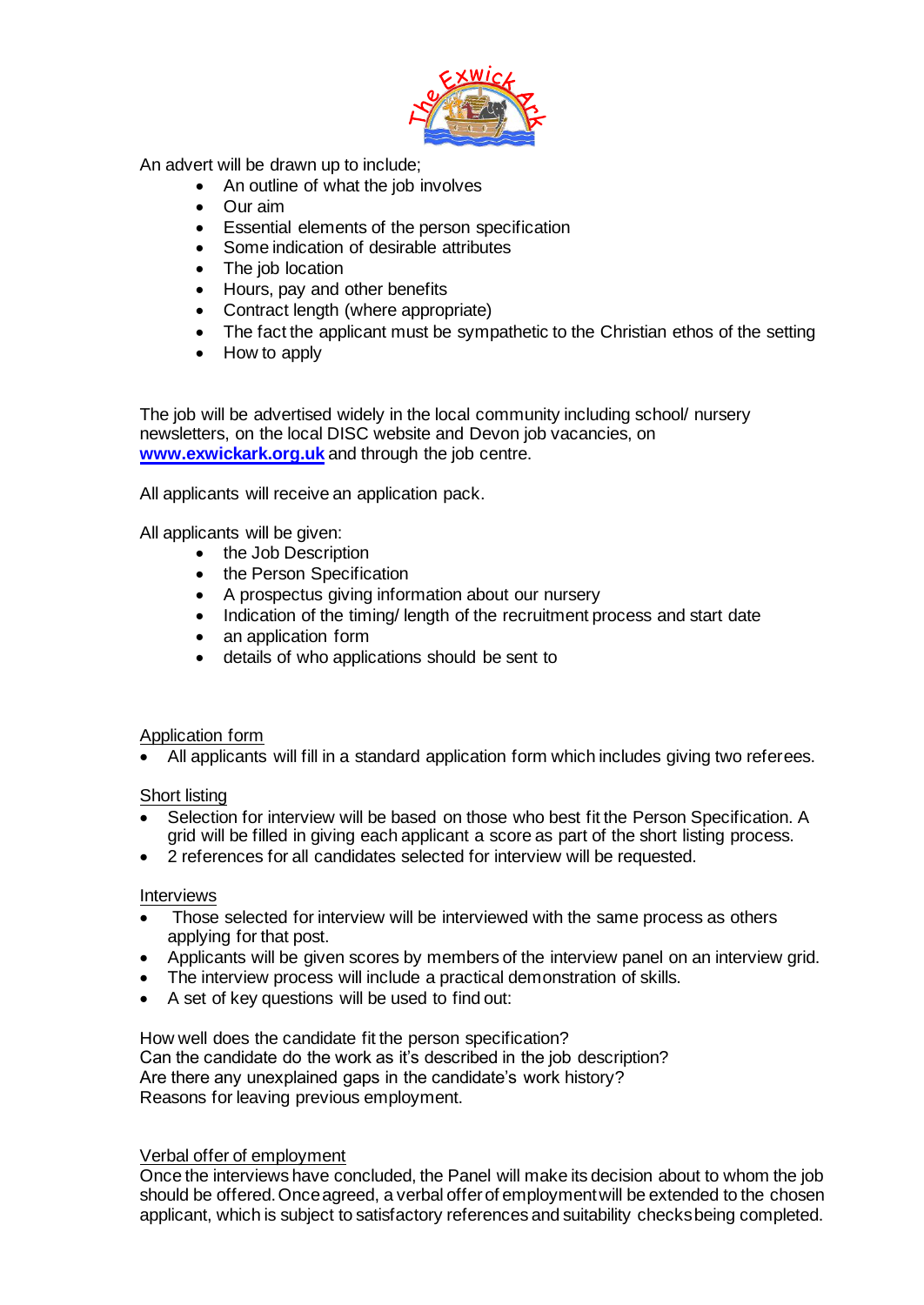

## Screening checks

Thorough screening checks will be carried out on any potential employee prior to their taking up the post. This will include a minimum of two references which can account for the last two years.

#### Ex-Employer References

Where ever possible we will ask for an ex- employer reference. Once we have sent the standard reference request letter we will telephone to confirm receipt. This gives us the opportunity to ask additional questions if we have any doubts or concerns. If a reference raises concerns or questions these will be followed up during the interview or afterwards if the interview has already taken place. If these concerns are justified any verbal offer of a job will be retracted.

### Character References

- In some cases, (for example, where the applicant is returning to work), it will not be possible to seek ex-employer references. In such cases, at least two character references will be sought.
- These will not be obtained from family members or close personal friends, but preferably from people who know the individual in a professional capacity.

### Medical declaration

• A health questionnaire, will be sent with the job details and application form and returned in a sealed envelope. The contents will not be read until short listing has taken place, to avoid any potential discrimination relating to selection of interviewees.

#### **Qualifications**

- Ask all candidates to bring their certificates and personal portfolio with them to interview
- We will ask questions about qualifications which are unusual or unfamiliar and use the CWDC website to check that qualifications are full and relevant.
- Once a verbal offer of employment has been extended, the certificates or qualifications will be verified with the appropriate Awarding Body, if there are queries regarding authenticity or equivalent value.

#### Right to work in the UK

Employers are legally charged to check that new employees are permitted to work in the UK. Evidence can range from a P45/P60, full British passport, or passport or identity card from the European Union among others.

## VBS

We have contracted capita to carry out our DBS checks. All staff and volunteers will be required to apply for a DBS check prior to starting work with the children. In most situations we will not commence employment until we have received the results of the DBS check. In emergency situations where the employment does start prior to the results being received the person will not work on their own with children and will not be involved in any personal care routines.

## **Capita Education Resourcing (CER)**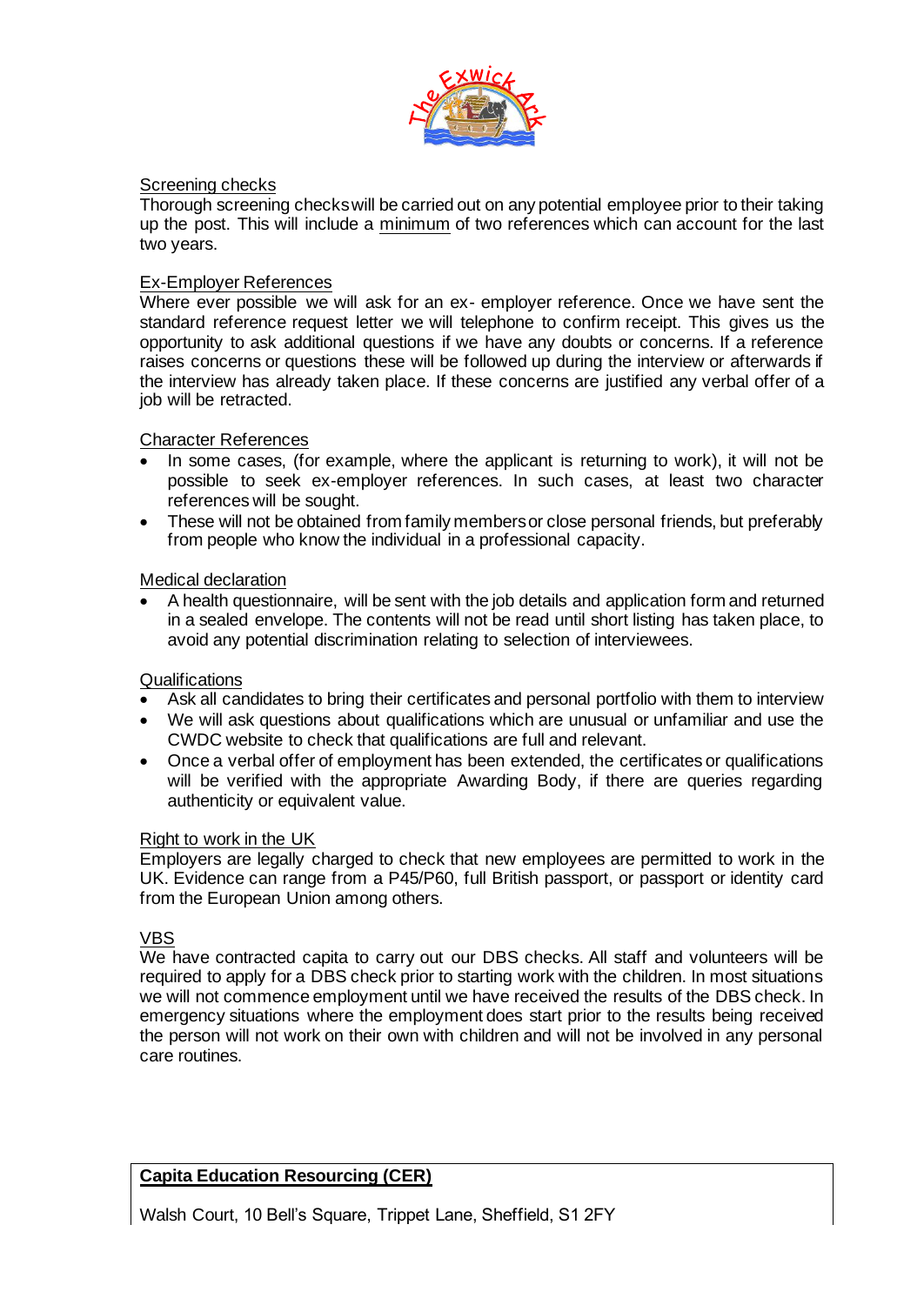

Tel: 0870 850 2516 Website: www.capitaers.co.uk

Fax: 0114 275 5800 Email: crb.enquiries@capita.co.uk

Having completed interviews, and obtained references, medical declaration, DBS check, verified qualifications, confirmed right to work in the UK, identity and employment history, we will now confirm the offer of employment in writing, to the successful candidate. We will also inform the unsuccessful applicants, and if possible, offer them the opportunity to gain valuable feedback which may help them in their next interview.

We will agree a start date which allows sufficient time to make any necessary adjustments to the standard induction programme used by our setting.

We will ensure the successful applicant is given any relevant information to prepare them for their employment with our setting. This will include a formal contract of employment, pension arrangements, a form for submitting their payroll information and emergency contact details, a staff handbook and induction pack.

## Contract of employment

We will give our employees a written statement of terms of conditions as soon as the employee begins work. The contract will include:

- Employer's and employee's name
- Job title or brief job description
- Date employment began
- Date on which the employee's continuous period of employment commenced
- Place of work and address of employer
- Amount of pay, how frequently paid and by what payment method
- Hours of work
- Holiday pay, sick pay, pension and maternity/paternity pay arrangements including entitlement to public holidays
- Notice period
- Expected end date if the role is temporary or fixed term contract
- Grievance and appeal arrangements
- Disciplinary rules
- Any collective agreement

## Staff information

We keep a confidential staff file on each staff member, which includes the following information:

- Original application form/ CV
- Personal contact details, and details of who to contact in an emergency
- A copy of recent photographic ID
- Photocopies of certificates for qualifications and short courses
- References, including details of when and how they were obtained, and by whom
- Medical questionnaire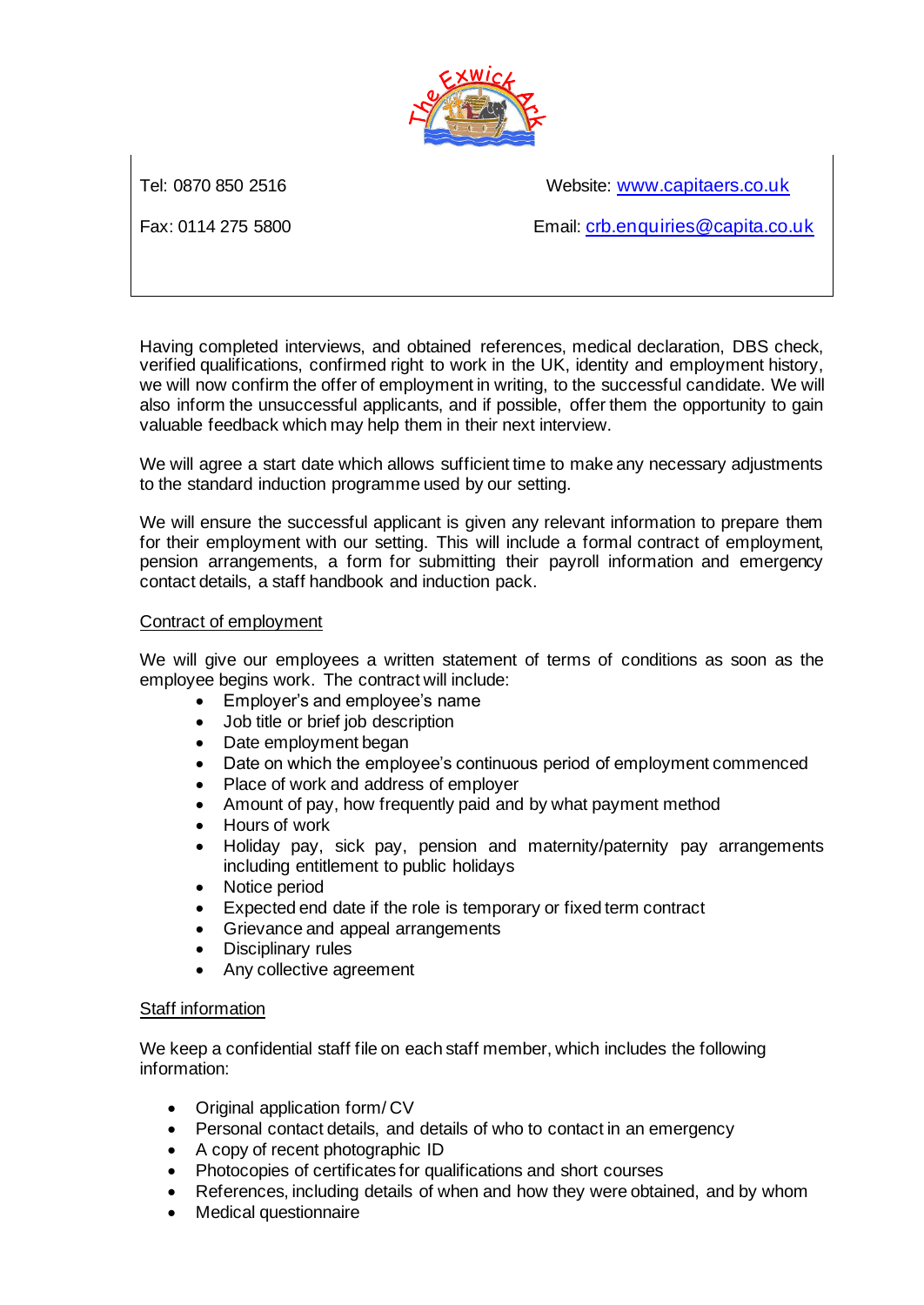

- Details of their DBS disclosure number and date of issue.
- Supervision and appraisal forms
- Personal training and development plans
- Other information

These files are kept within the setting in a locked filing cabinet which only the managers have access to.

# **Retention**

All new staff will follow the **Induction Programme,** which can be adapted according to experience and knowledge of the setting. All staff will be issued with a **Handbook** as part of their induction.

We operate an **equal opportunities policy** and hope all staff will feel valued and supported as a result of this. We are committed to recruiting, appointing and employing staff in accordance with all relevant legislation.

## **Appraisals and supervision sessions**

We support all our staff by means of annual appraisals, and termly supervision sessions or more frequently if needed. Appraisals and supervision sessions are intended to be a positive experience for members of staff where they are encouraged to reflect on their practice and make improvements and plans for their own professional development. Peer on peer mentoring forms a part of this monitoring process. Staff may ask for an appraisal sooner than the next planned one. Each member of staff will have a Personal Development Plan which will be reviewed at each formal appraisal. It is the joint responsibility of each member of staff and their line manger to keep this PDP up to date, with training undertaken, training in process and training planned.

## **Training**

Staff development is a very important part of our settings. We expect all staff to continually be improving their knowledge and skills and will do all we can to encourage this within and out of the setting. Basic training outlined in the Staff Induction Programme ( Food Hygiene, First aid and safeguarding) must be kept up to date where appropriate. Necessary and desirable training will be identified prior to and during appraisals and a **setting learning and development plan** will be drawn up each year reflecting the training planned throughout the year. The management will take into account qualifications and training required by the EYFS staffing ratios when drawing up this plan.

Staff are asked to write up reflections on their training. These reflections are shared in staff meetings or in written form and kept in staff professional portfolios. Staff are encouraged to share information and handouts from their training with the whole team so that all can benefit from their learning.

Staff will be reimbursed expenses for attending training out of the setting, when they have been requested to attend the training by the management. Hours spent in Training (out of the setting) on days when a member of staff does not usually work will be reimbursed if the training is at the request of the setting managers. Other training time will be paid at the discretion of the managers.

## **Staff meetings**

Regular staff meetings are held where policies are reviewed and information is shared. All meetings are minuted and have agendas.